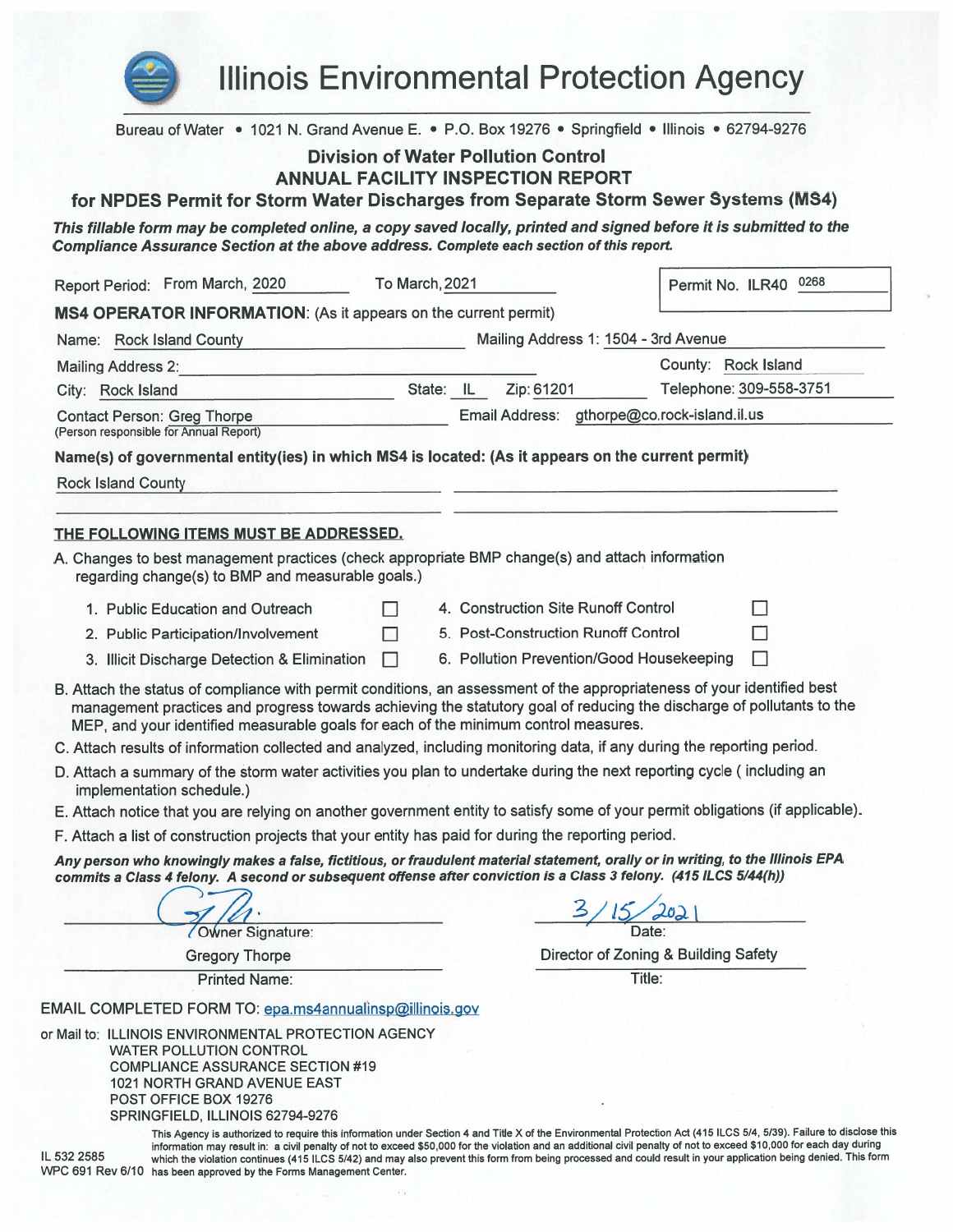Rock Island County ILR400268 Page 2

#### **ANNUAL FACILITY INSPECTION REPORT**

#### NPDES PERMIT FOR STORM WATER DISCHARGES FROM MUNICIPAL SEPARATE STORM SEWER SYSTEMS (MS4)

## **ATTACHMENT ITEMS A, B, C, D, E, AND F**

**ITEM A.** No changes to best management practices.

**ITEM B.** Rock Island County is predominately in compliance with the General NPDES Permit No. ILR40(0268) permit conditions. The county has implemented a Storm Water Management Program, which is enforced as described below. The program has six minimum control measures and appropriate best management practices with measurable goals. Listed below are the goals that Rock Island County reached or is working toward along with the policies that will continue to be enforced.

#### **A. Public Education and Outreach**

- Rock Island County distributed storm water pollution prevention information with  $\frac{727}{ }$  building permit applications and continues to make the information available to the public at the County offices and on it's website.
- Rock Island County was unable to participate in the Annual Quad City Storm- water Conference due to COVID-19 restrictions and the program cancellation for 2020. However, we did partner with some other Soil & Water conservation districts to offer some related webinars.

### **B. Public Participation and Involvement**

• Rock Island County participated in quarterly stakeholder meetings with Soil & Water Conservation and various municipalities within Rock Island County. Meeting topics range from land use to water quality and focus on the preservation of the County's natural habitat and resources.

### **C. Illicit Discharge Detection and Elimination**

- Rock Island County is utilizing our county GIS program to locate all county maintained across road culverts, bridges, enclosed storm sewer and outfalls. These locations will continue to be recorded and maintained electronically using GPS and the GIS program and will aid the County in the detection and elimination of illicit discharges.
- Rock Island County continued to enforce the Illicit Discharge section of the Stormwater Ordinance. 0\_ instances were investigated and resolved.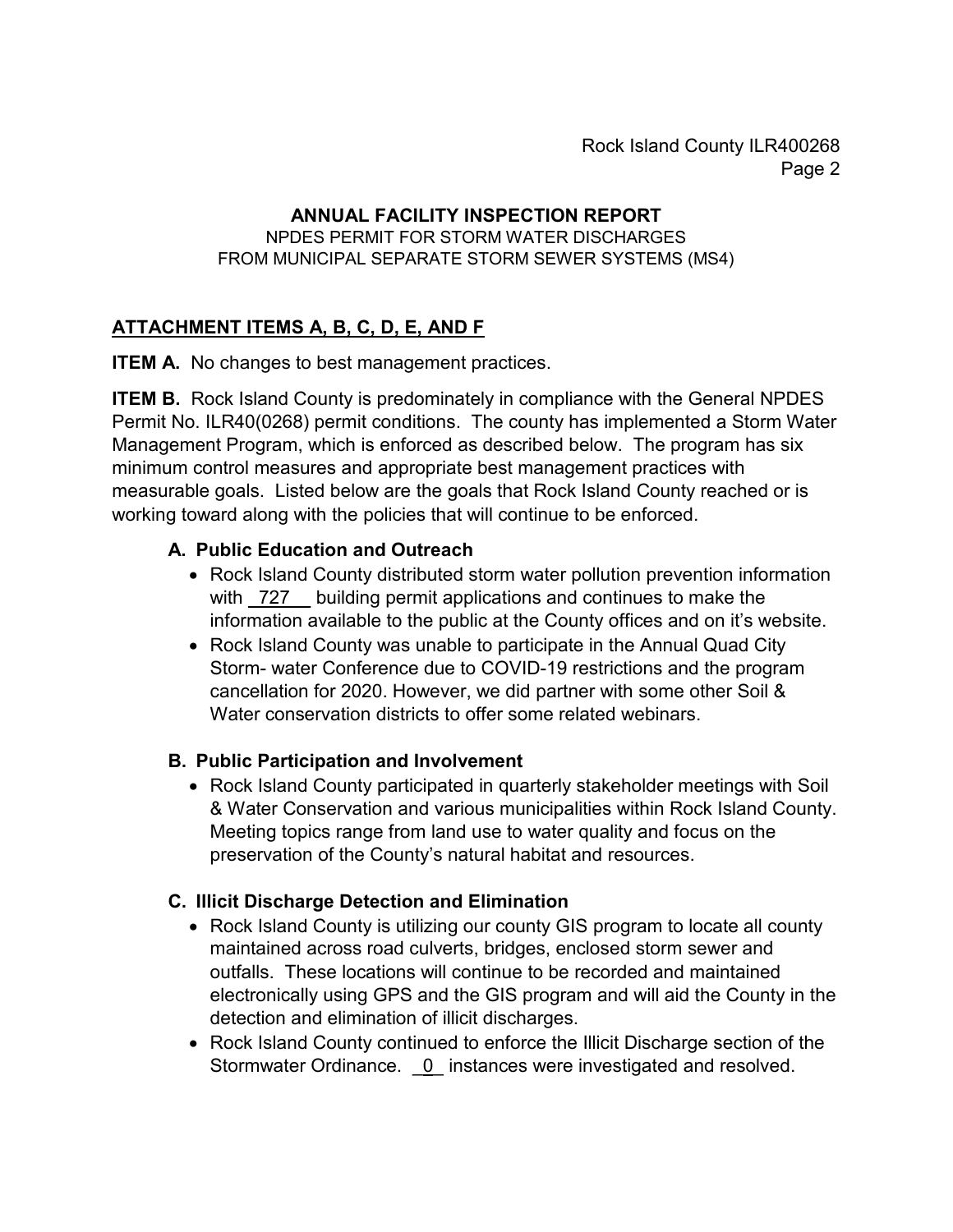### **C. Illicit Discharge Detection and Elimination (continued)**

- Rock Island County continued to educate members of the residential, commercial and industrial sectors on illicit discharges through the Stormwater Management information provided on the County website. The website continues to be updated as necessary.
- Rock Island County is forming a training program to educate employees on the detection and reporting of illicit discharges. Once in place, the county will continue to train employees on a yearly basis.

### **D. Construction Site Runoff Control**

- Rock Island County Zoning Department reviewed plans and issued 32 permits for projects meeting permit requirements. Plans are reviewed to account for appropriate project BMP's and their maintenance.
- The County continued to enforce the Stormwater Ordinance and document violations, court appearances and fines related to erosion and sediment violations. For this period  $\qquad 0$  violations resulted in \$  $\qquad 0.00$  in penalties in an effort to abate site runoff.
- Rock Island County did not complete any in-house construction that disturbed more than 1 acre of land surface.
- Rock Island County staff received training on the proper installation of erosion and sediment controls to enhance inspection of permitted sites for compliance to the Stormwater Ordinance.

### **E. Post-Construction Site Runoff Control**

• Post construction runoff controls were inspected and documented in the same manner as the construction runoff controls. Suggestions were offered to sites with deficiencies and follow-up visits were performed to ensure compliance.

### **F. Pollution Prevention/Good Housekeeping**

- Rock Island County is working on implementing a program to train appropriate employees on pollution prevention and good housekeeping practices. Once in place, employees will be trained on a yearly basis and training will be recorded in corresponding employee files.
- The county continues to follow the State Model Floodplain Ordinance and issue floodplain development permits. \_\_ 109 \_\_ permits were issued and monitored in the period of March 1, 2020 through February 28, 2021.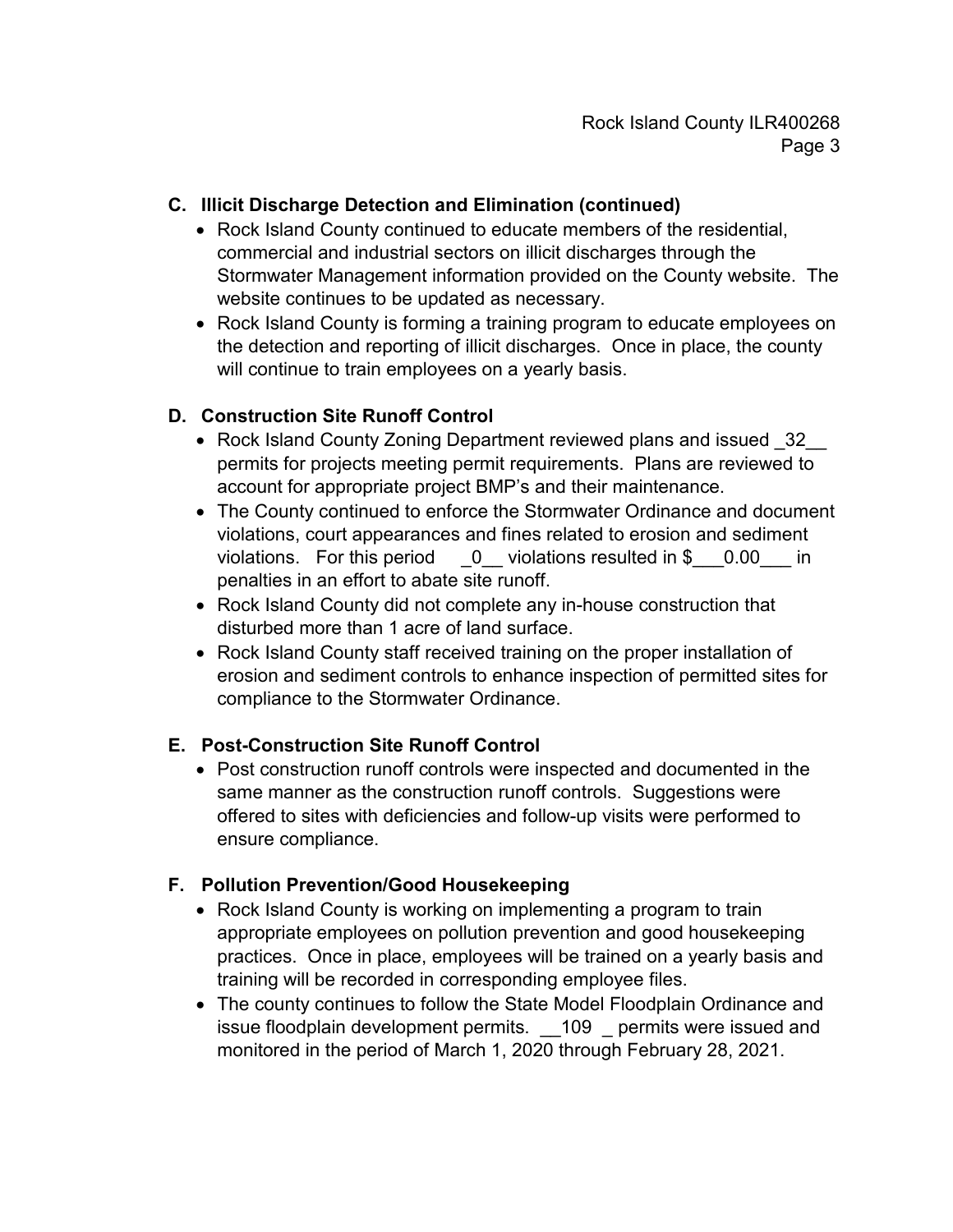**ITEM D.** The following is a summary of the storm water activities Rock Island County will undertake during the reporting period from March 2021 – March 2022:

• Continue updating outfall maps

**ITEM F.** Construction projects in the Rock Island County MS4 Area that were paid in part by Rock Island County:

- Routine maintenance of County maintained roadway and right-of-way.
- Sec. 17-00374-00-PP C.H. 7 (Knoxville Rd.)
- Sec. 20-00000-01-GM C.H. 7 (Knoxville Rd.)
- Sec. 19-03114-00-BR  $-$  T.R. 90 (56<sup>th</sup> Street W.)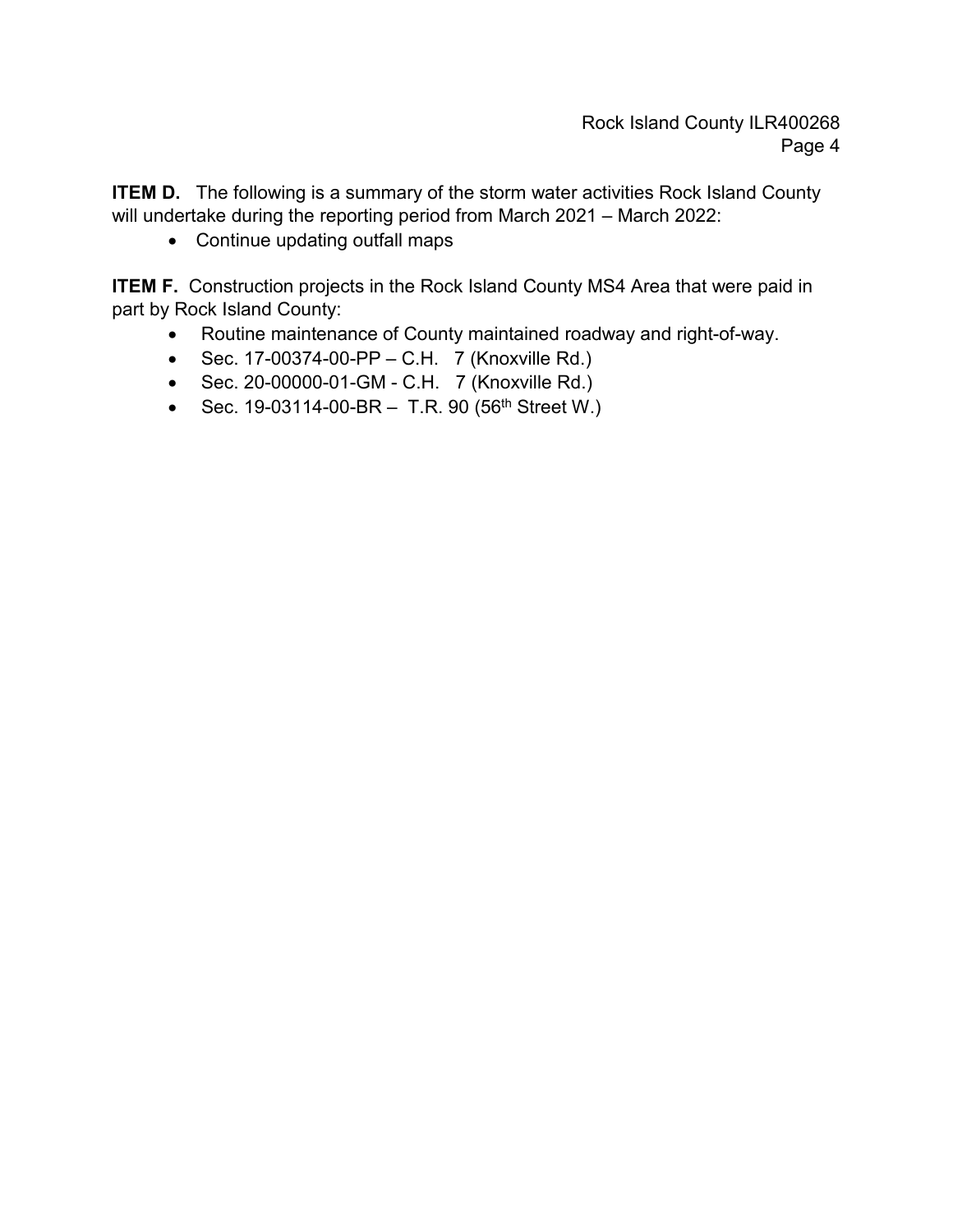**To:**

**From:** QC Stormwater Committee <dtemple@rockislandswcd.org><br> **Sent:** Monday, January 04, 2021 4:32 PM **Sent:** Monday, January 04, 2021 4:32 PM

**Subject:** SWCD Soil Erosion & Stormwater Webinars



# **Due to COVID restrictions, the annual Quad Cities Stormwater Conference has been cancelled. We hope to be back in 2022!**

*In lieu of the conference, we have teamed up with a few other Soil & Water Conservation Districts to provide some related webinars we will be co-sponsoring next month. If you still need your professional development credits, you can get them here!*